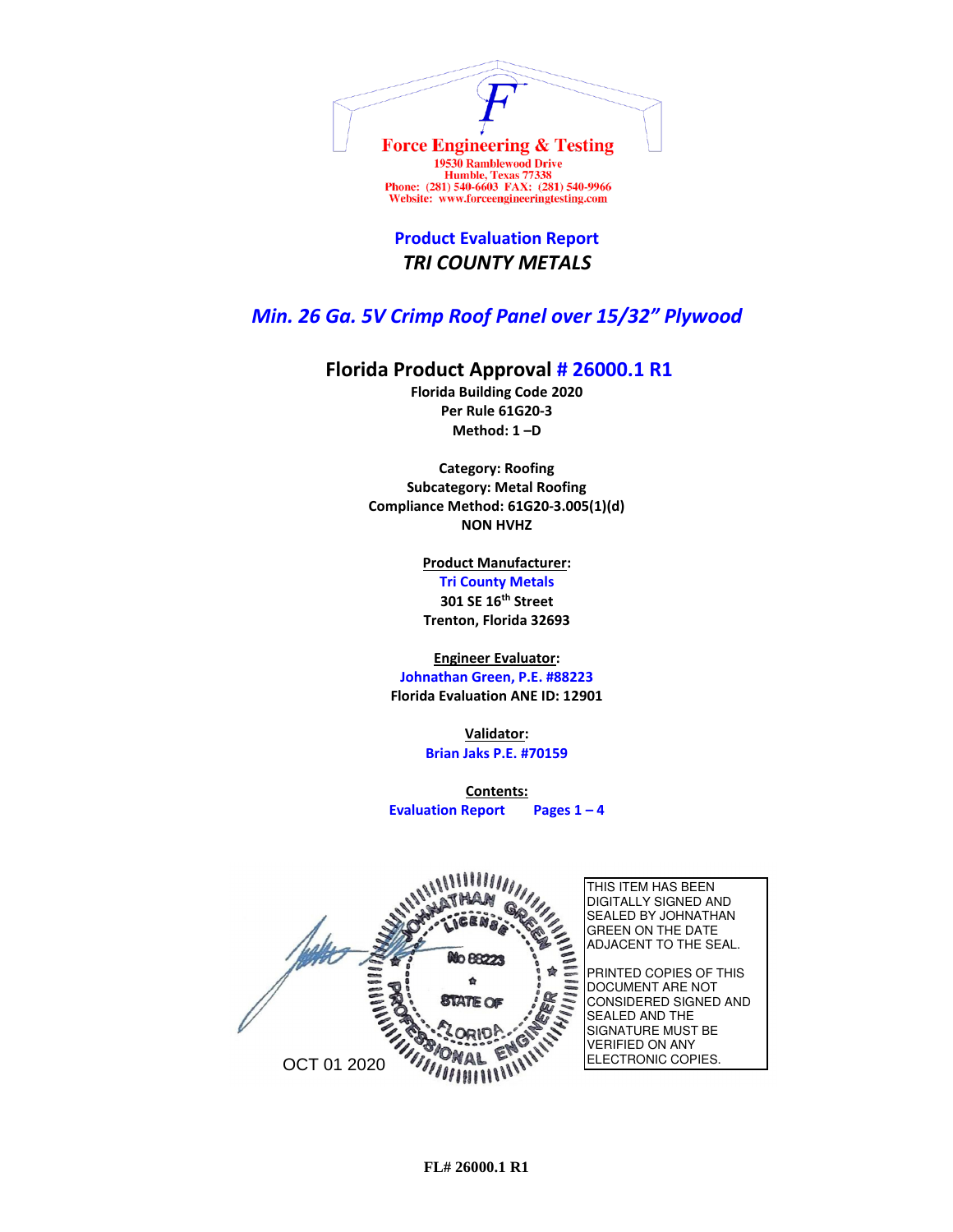|                                  | <b>Force Engineering &amp; Testing</b><br><b>19530 Ramblewood Drive</b><br>Humble, Texas 77338<br>Phone: (281) 540-6603 FAX: (281) 540-9966<br>Website: www.forceengineeringtesting.com                                                                                                                                                   |
|----------------------------------|-------------------------------------------------------------------------------------------------------------------------------------------------------------------------------------------------------------------------------------------------------------------------------------------------------------------------------------------|
| <b>Compliance Statement:</b>     | The product as described in this report has demonstrated compliance with the<br>Florida Building Code 2020, Sections 1504.3.2, 1504.7.                                                                                                                                                                                                    |
| <b>Product Description:</b>      | 5V Crimp Roof Panel, Min. 26 Ga. Steel, 24" coverage, through fastened roof panel<br>over Min. 15/32" APA Plywood decking. Non-structural Application.                                                                                                                                                                                    |
| <b>Panel Material/Standards:</b> | Min. 26 Ga. Steel ASTM A792 AZ55, conforming to Florida Building Code 2020<br>Section 1507.4.3. Paint finish optional.<br>Yield Strength: Min. 80.0 KSI<br>Corrosion Resistance: Panel Material shall comply with Florida Building Code<br>2020, Section 1507.4.3.                                                                        |
| <b>Panel Dimension(s):</b>       | $0.019''$ min.<br>Thickness:<br>Width:<br>24" maximum coverage<br>1/2" tall ribs<br>Rib Height:                                                                                                                                                                                                                                           |
| <b>Panel Fastener:</b>           | #9-15 x 1-1/2" Woodgrip HWH with sealing washing or approved equal<br>1/4" minimum penetration through plywood; @ 12" o.c. across panel through panel<br>ribs at interior locations; @ 6" o.c. across panel width through panel flat and rib at<br>panel ends.<br>Corrosion Resistance: Per Florida Building Code 2020, Section 1507.4.4. |
| <b>Substrate Description:</b>    | Min. 15/32" thick, CAT Exposure 1 CDX APA Rated plywood over supports at<br>maximum 24" O.C. Design of plywood and plywood supports are outside the<br>scope of this evaluation. Substrate must be designed in accordance w/ Florida<br>Building Code 2020.                                                                               |

 $\sqrt{ }$ 

## **Allowable Design Uplift Pressures:**

| Table "A"                                    |             |
|----------------------------------------------|-------------|
| <b>Maximum Total Uplift Design Pressure:</b> | $60.0$ psf  |
| <b>Fastener Pattern:</b>                     | $12" - 12"$ |
| <b>Fastener Spacing:</b>                     | $16''$ O.C. |

\*Design Pressure includes a Safety Factor = 2.0.

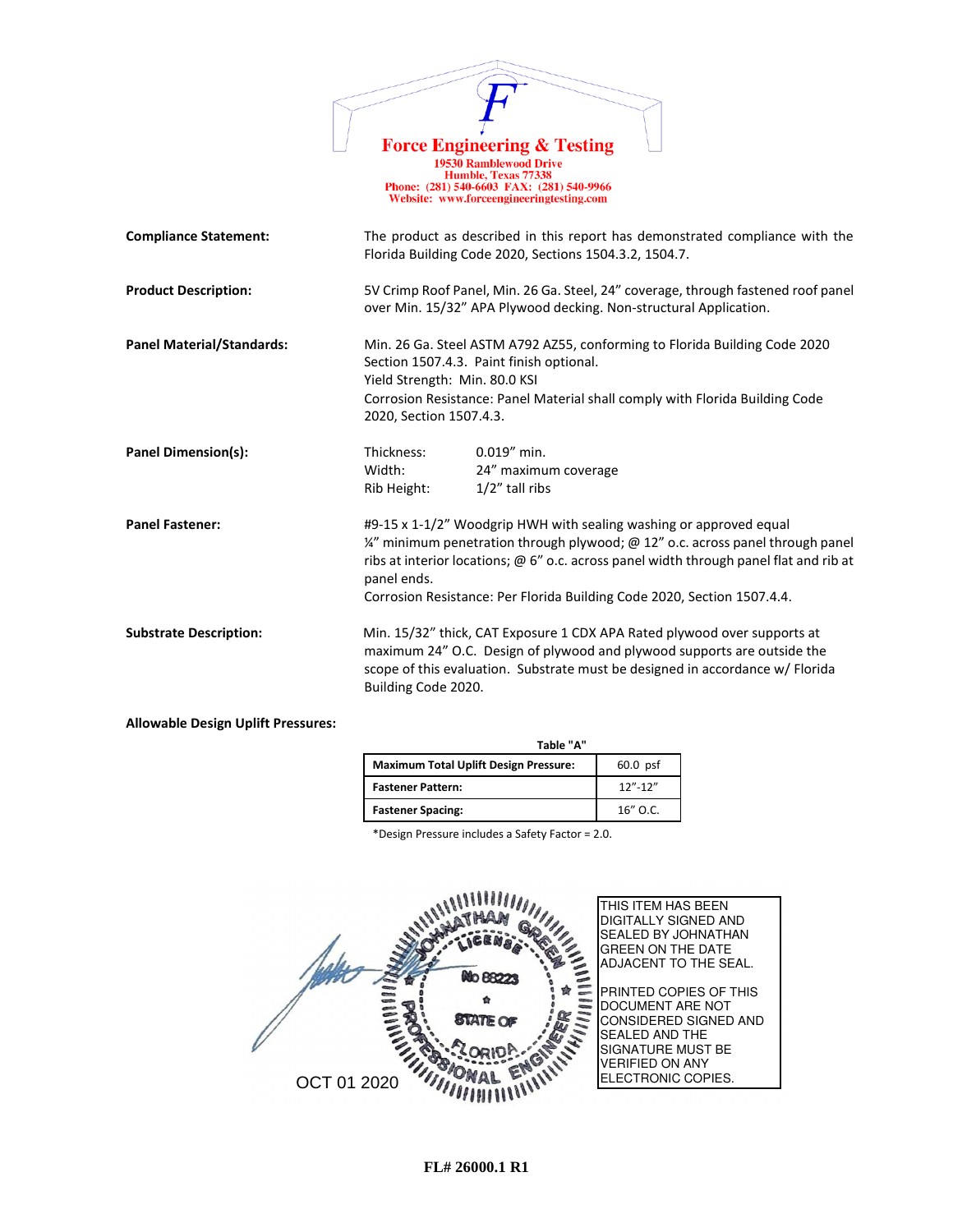

19730 Ramblewood Drive<br>
Humble, Texas 77338<br>
Phone: (281) 540-6603 FAX: (281) 540-9966<br>
Website: www.forceengineeringtesting.com

| <b>Code Compliance:</b>           | The product described herein has demonstrated compliance with                                                                                                                                                                                                                                                        |  |
|-----------------------------------|----------------------------------------------------------------------------------------------------------------------------------------------------------------------------------------------------------------------------------------------------------------------------------------------------------------------|--|
|                                   | The Florida Building Code 2020, Section 1504.3.2, 1504.7.                                                                                                                                                                                                                                                            |  |
| <b>Evaluation Report Scope:</b>   | The product evaluation is limited to compliance with the structural wind load<br>requirements of the Florida Building Code 2020, as relates to Rule 61G20-3.                                                                                                                                                         |  |
| <b>Performance Standards:</b>     | The product described herein has demonstrated compliance with:<br>UL 580-06 - Test for Uplift Resistance of Roof Assemblies<br>UL 1897-2012 - Uplift Test for Roof Covering Systems<br>٠                                                                                                                             |  |
| <b>Reference Data:</b>            | 1. UL 580-06 / 1897-04 & -12 Uplift Test<br>PRI Construction Materials Technologies, LLC (FBC Organization # TST5878)<br>Project No. TCM-003-02-02 Dated 01/02/2018<br>Certificate of Independence<br>3.<br>By Johnathan Green, P.E. (No. 88223) @ Force Engineering & Testing<br>(FBC Organization # ANE ID: 12901) |  |
| <b>Test Standard Equivalency:</b> | The UL 1897-04 test standard is equivalent to the UL 1897-2012 test standard.                                                                                                                                                                                                                                        |  |
| <b>Quality Assurance Entity:</b>  | The manufacturer has established compliance of roof panel products in<br>accordance with the Florida Building Code and Rule 61G20-3.005 (3) for<br>manufacturing under a quality assurance program audited by an approved<br>quality assurance entity.                                                               |  |
| <b>Minimum Slope Range:</b>       | Minimum Slope shall comply with Florida Building Code 2020, including Section<br>1507.4.2 and in accordance with Manufacturers recommendations. For slopes<br>less than 3:12, lap sealant must be used in the panel side laps.                                                                                       |  |
| Installation:                     | Install per manufacturer's recommended details.                                                                                                                                                                                                                                                                      |  |

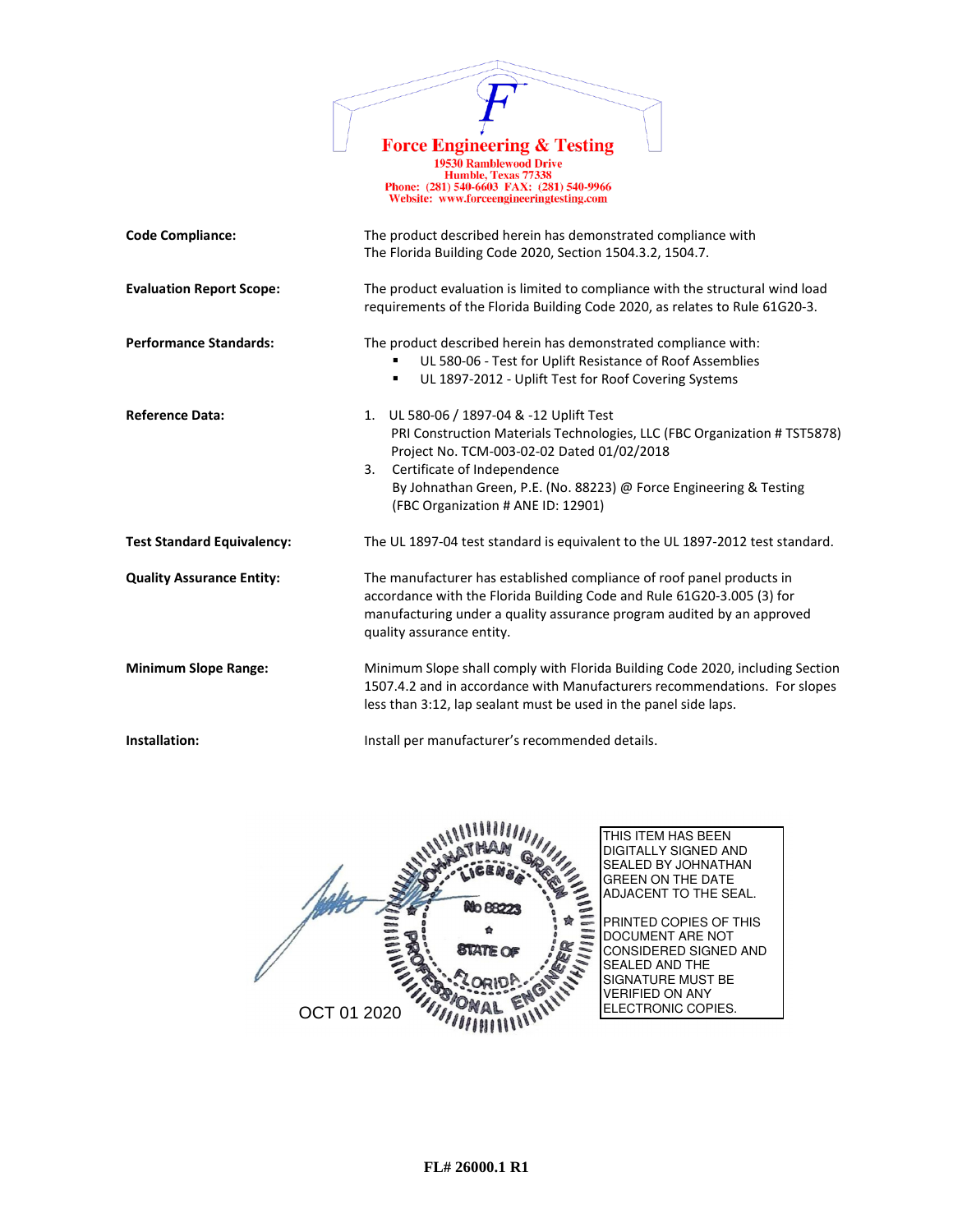

**Underlayment:** Per Florida Building Code 2020, Section 1507.1.1 and manufacturer's installation guidelines. **Roof Panel Fire Classification:** Fire classification is not part of this acceptance. **Shear Diaphragm:** Shear diaphragm values are outside the scope of this report. **Design Procedure:** Based on the dimensions of the structure, appropriate wind loads are determined using Chapter 16 of the Florida Building Code 2020 for roof cladding wind loads. These component wind loads for roof cladding are compared to the allowable pressure listed above. The design professional shall select the appropriate erection details to reference in his drawings for proper fastener attachment to his structure and analyze the panel fasteners for pullout and pullover. Support framing must be in compliance with Florida Building Code 2020 Chapter 22 for steel, Chapter 23 for wood and Chapter 16 for structural loading.